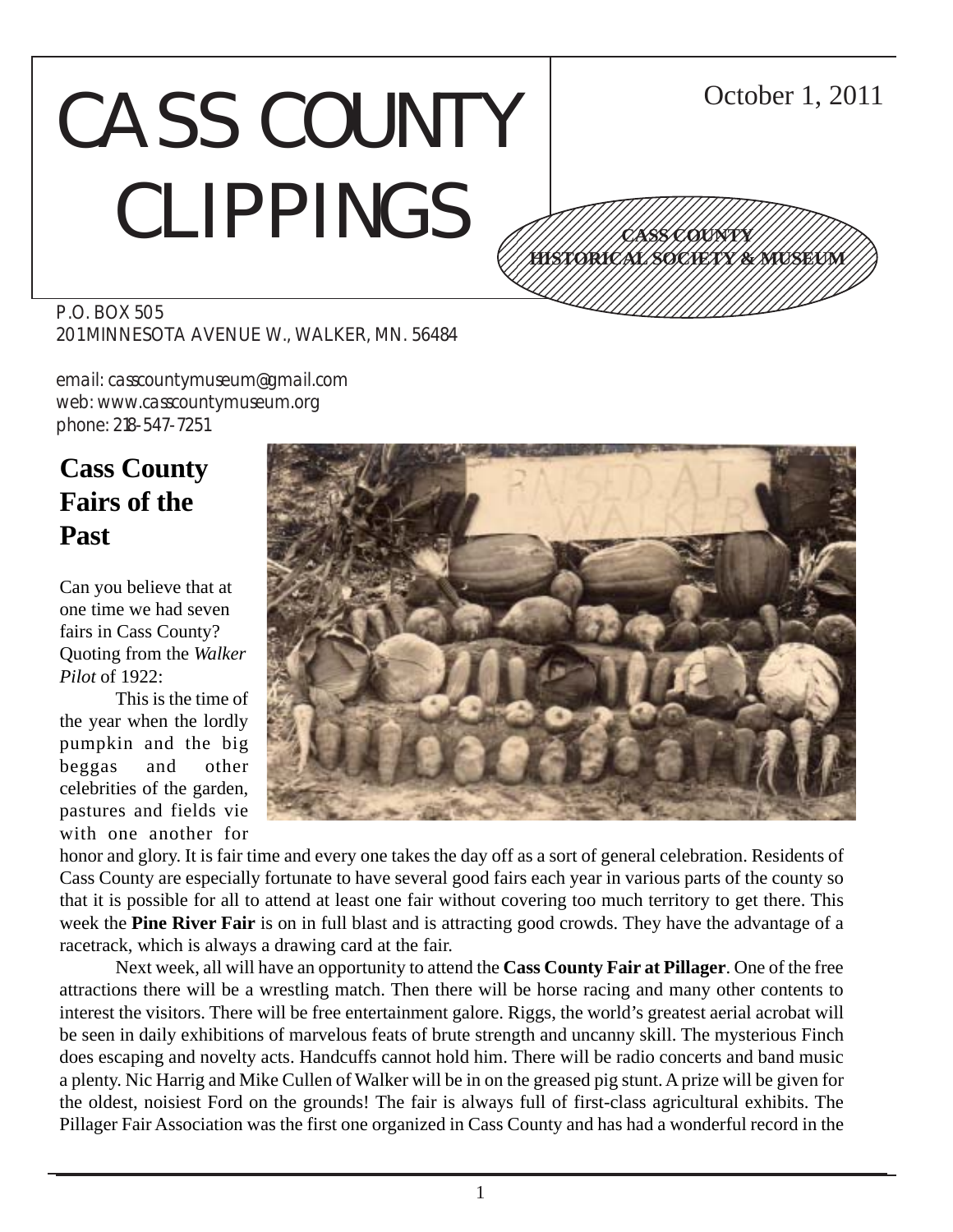October 18, 2011 – Annual Meeting

December 13, 2011 – Board Meeting at the Museum, 4:00 p.m.

# **Cass County Historical Society Annual Meeting**

All members are encouraged to attend our annual meeting on Tuesday, Oct 18th. We will meet at the Ranch House Supper Club north of Walker on Hwy. 371 at 6:00 p.m. for dinner. Everyone may order from the menu, but PLEASE RSVP by calling the museum at 218-547-7251 before Oct 15th. If no one answers, please leave a message.

Following dinner, CCHS board president, Dan Eikenberry will briefly speak about activities of the Society and future plans. Karen Keener, former president of AGC Historical Society, will present a highly informative program, "The History of Ah-Gwah-Ching." A historical documentary DVD of Ah-Gwah-Ching sanatorium 1907-1961 will be available for purchase. Non-members are welcome to attend this event.

# **Cass County Research Center**

Every so often we get a call here at the museum to help various organizations that are working with cold case files. Such was the case sometime ago when we received a call from a group working on a cold case file concerning the infamous Alaskan serial killer, Robert Chris Hansen. We looked up information that we had on Stony Point Resort and found that his parents Chris and Edna Hansen owned Stony Point Resort on Leech Lake from about 1959 to about 1965. Robert, a student, spent the summers here with his parents at the resort. We were asked to look into any young Native American children who went missing during this time from the Onigum area. It seems that every once in a while Robert would come up with a good story when he wanted special privileges in jail. When news of his trial hit the *Walker Pilot Independent*, people here were stunned as many knew his parents well. He was convicted and sentenced to 465 years in prison without parole. A movie "Frozen Ground" starring Nicolas Cage will begin filming October 10, 2011 in Anchorage where these crimes were committed in the 1970s and 1980s. Did the information provided by the research center add anything to the script? We'd like to think so. Looking for family history, special events, or general history of the area? Call the museum and see if we can help you.

#### **Cass County Historical Society Board of Directors**

Dan Eikenberry, Pres. Lois Orton, V-Pres Karen Keener Elsie Nelson Sue Eikenberry Don Beadle Martha Winter Alexis Hadrava - Treasurer

#### **Cass County Research Center**

The research center is staffed by the Cass County Historical Society at the Cass County Museum in Walker. Through the winter, research help is available by appointment. The research library, obituary indexes, newspaper microfilm, and other archival materials are accessible for a \$10 research fee for non-members.

# **Congratulations and Happy Birthday**

**Remer 100 yrs.**

# **Federal Dam 100 yrs.**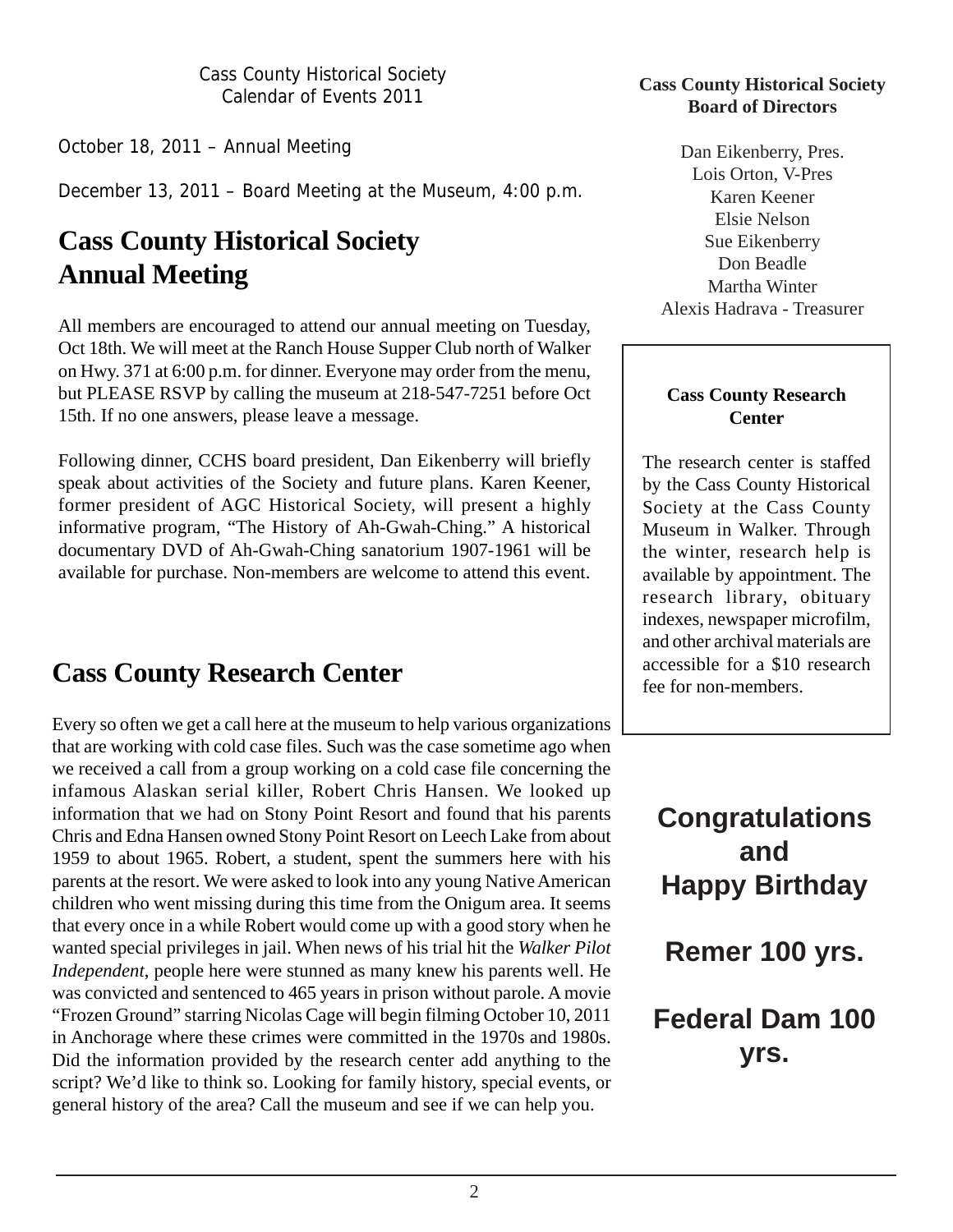past, this being the 24<sup>th</sup> annual Cass County Fair. Friday Sept 22 is Walker day and that is the day the Walker delegation will head for the southern metropolis, and if all is favorable, many from here will make the trip.

Another fair of much interest is right under our noses. It is the **Longville Fair** and next Saturday, Sept  $16<sup>th</sup>$  is the date. The people of Longville have the reputation of putting on one of the best county fairs in the state and this year will be no exception. They claim to have the best soil in the world and we believe they are nearly right at that. The thing to do is for as many as possible to attend the Longville Fair this year. The Longville boosters are expecting to meet a lot of us at the fair that day and it would be a crime to disappoint them. Longville will show us some farm exhibits worth looking at. Saturday is the date, Longville is the place. Get going early!

**The Tri-County Fair**, now being held at Cass Lake, is a comparatively lately organized concern but nevertheless, has held several good fairs, in fact, so far they have all been up to or a little better than the usual standard of county fairs. This year the Cass Lakers have prepared to put on a better exhibition than ever and they know how. Drawing an attendance and exhibits, as it does, from three counties, the Tri-County Fair is destined to become quite an institution and it is already doing a vast amount of good.

## **Other Cass County Fairs of the Past**

The first annual **Deerfield Township Fair** was held September 14, 1920 at the North Deerfield School grounds. A picnic feature will be added and it looks like a big time in Deerfield. The famous Walker band will be on hand throughout the day. They will have a Bowery, which means a fine dancing floor for those who wish to partake. At their fair in 1921 people from Deerfield, Bull Moose, McKinley and neighboring townships were on hand, and goodly delegations from Hackensack, Backus, Walker, Akeley, and other villages attended. Exhibits were arranged in a large circle around which were many small pines, the whole constituting "Fort Deerfield." The Deerfield Livestock Association offered 15 registered Duroc Jerseys ranging from 5 weeks to 5 months, to promote the industry in this part of the county. In 1922, a band of Leech Lake Indians will execute the Wild Wolf Trot and other dances. By 1923, they did not hold a fair but put a booth in the Backus Fair.

The first **Walker Fair** was held on Tuesday, Sept 30, 1913 with over 600 entries taking every available floor space with displays. The ladies demanded equal floor space to display their needlework, preserves and kitchen delicacies and somehow were able to exhibit their wares quite nicely. A blooded herd of Holsteins, with C.C. Sargent, the Ah-Gwah-Ching sanitarium farmer in charge, the H. A. Hanson cows, and the Gruber Bros. Draft horses were among the livestock on display. Potatoes of all varieties, 60 pound watermelons, corn and other late crops showed beyond a doubt what could be done in this locality notwithstanding reports of early frost in other parts of northern Minnesota. An exhibit of Indian ware with Gust Kuhlander and Miss Pauline Colby in change, was exhibited along with produce from the Indian agency farm. The Onigum ladies displayed their fine Battenburg laces which they made under the tutelage of Miss Colby. In the afternoon Onigum school children from the government boarding school gave a march and drill demonstration. John Ogema took home a blue ribbon for prize potatoes grown on his allotment.

The citizens of Backus have done excellent work this year in boosting their town by trying to build up the dairy industry in the vicinity of the village and through the Boys' Club and the Backus Auto Club, a large number of high grade Guernseys were brought into the community. The **Backus Fair** had a booth where the choicest vegetables, grains, apples, plums, and grapes gave evidence that while Cass County could not move the Fruit Belt, the Fruit Belt had widened out until it now included this county. A canning demonstration given by a Remer team consisting of the Misses Eliza Miller and Edna Larry gave a practical demonstration in canning. Harvey Meyer and Carl Boe, also of Remer, treated the audience to a very interesting demonstration of how to handle eggs and make money with them.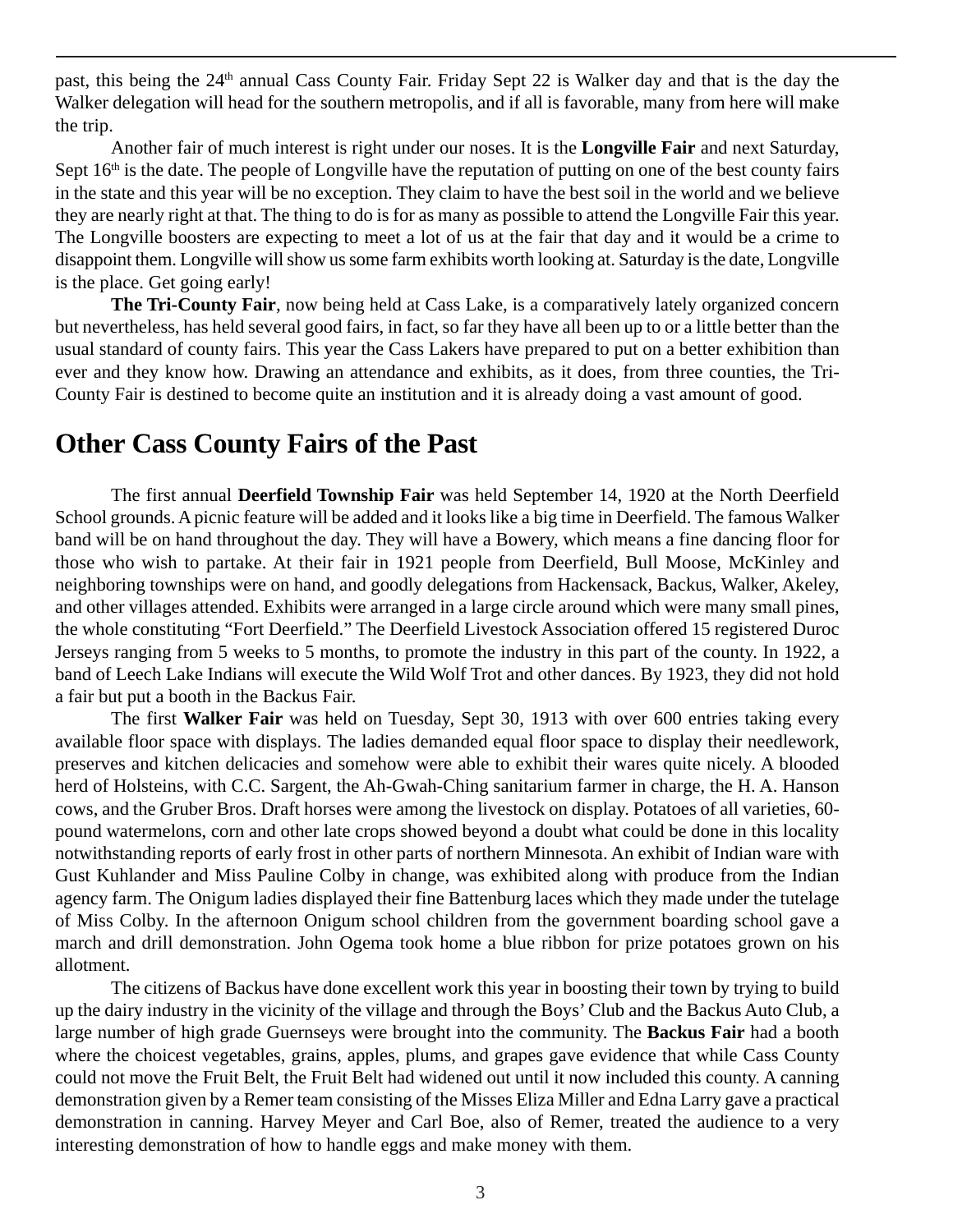The Pine River Fair, also known as the Cass County Fair, is the only county fair to survive on into today. In 1905, the fair was located near the old train depot. The fair then moved to its present location on the north side of Pine River.

In 1951, record crowds were in attendance with the best record of attendance in the history of the fair. This fair had county financial support throughout the years, but in 2003, the fair lost funding of \$7,000 from the county. Weather also contributed to sparse entries in garden goods. They celebrated their 100<sup>th</sup> year in 2005.

Back in the days, ribbon winners and exhibitors could have their produce and any articles they wished exhibited at the State Fair. Produce, grasses or articles properly packed, tagged and marked with the name of the exhibitor went forward to the State Fair ground by express, which of course was a special car on the M & I railroad.



We would like to add to the "Fair" file in the museum and ask that if you have any information you would like to share, please contact us at 547-7251, or at casscountymuseum@gmail, or at PO Box 505, Walker, MN 56484. We can scan photos so you may keep your originals.

# **Looking Back -- Fifty Years ago**

"Finis" was written to a record of a killer she-wolf who this fall (1961) had killed 40 sheep belonging to Ole Sumption and Barney Harder of the Longville area. George Garner trapped the killer on October 14th. A large number of wolves were trapped in the county and a \$25 bounty for each was paid to each of the following: Rudolph Sepin (5), Walter Swankier (1), Robert Jones (1), and Earl Patterson (5) all of Remer; Walter Putnam of Longville (4); Melvin Keep of Hackensack (1), and Larry Husman (1) of Backus.

The Halloween Ball sponsored by the Longville Junior Class was well attended. Remember the fish pond, the cake walk, Bingo, wrestling matches, costume judging, lunch counter? Mrs. Blumentritt won the door prize, a blanket. The King and Queen, Prince and Princess were Judy Welk, Gaylen Ford, Carol Seastadt and Allan Weaver.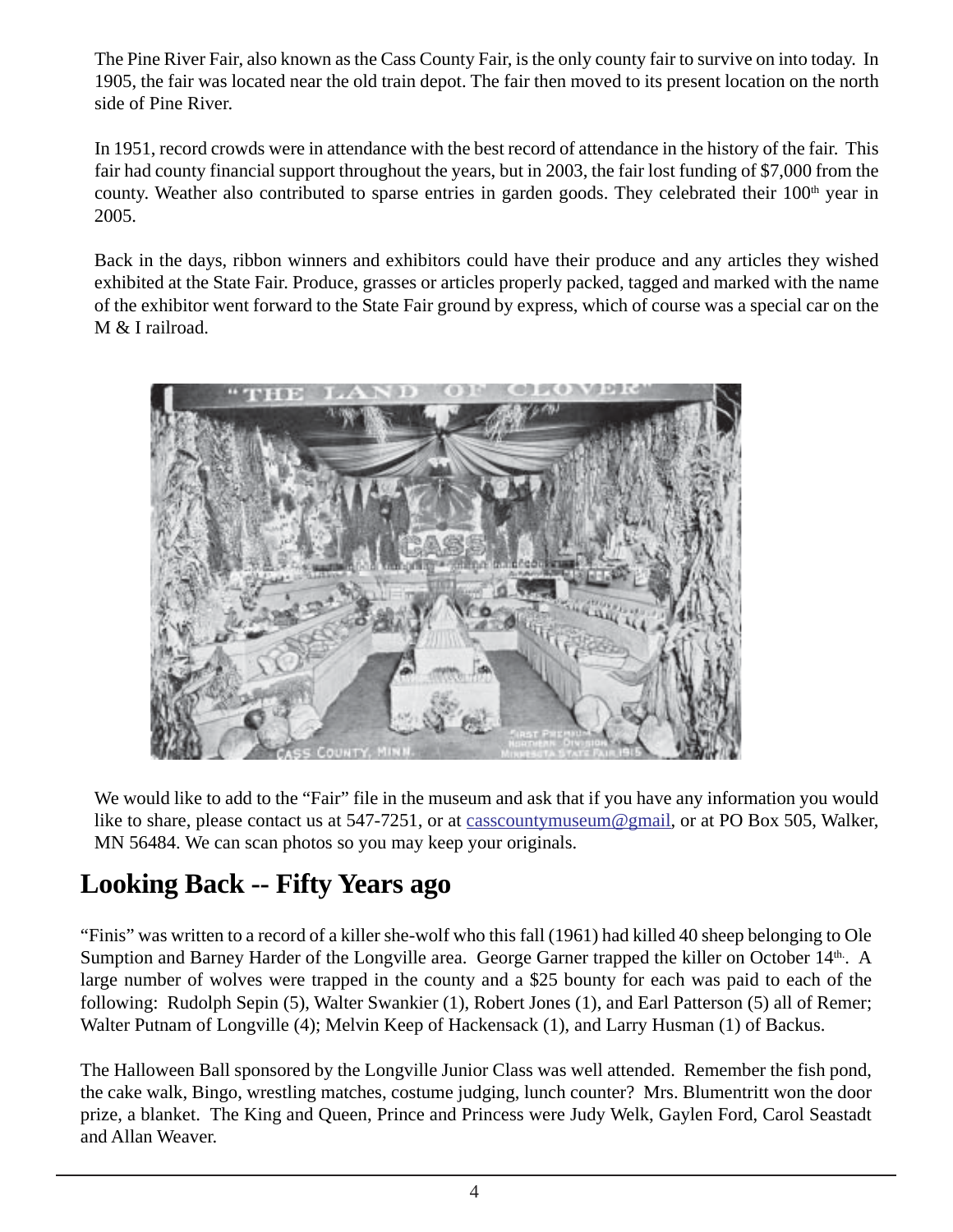# **New Acquisitions**

This 1914 Round Oak Stove was donated by the estate of Donald and Nancy Nieman. Thanks to Richard and Jean Spear for their loving gift, originally the property of Interlachen Resort (Hackensack) in 1964. The Niemans refurbished the nickel trim shortly after they received the stove. This is quite an addition to our collection and it will have a permanent home in our parlor exhibit. Thanks to Nancy and her son Dave, for preserving the stove for all our visitors to enjoy for years to come.

Mrs. Jim O'Neal of Federal Dam donated a Campfire Girls uniform that belonged to her mother Mrs. Mabel (Hampl) McKeig. The dress dates from approximately 1925. She also donated a photo of Mabel Hampl wearing the dress and of a group of 8 girls in uniforms standing in front of the Hotel Rex in Federal Dam. Mabel Hampl taught at the Federal Dam School before her marriage to Ed McKeig. She later returned to teaching at Boy River and Federal Dam, and was a volunteer teacher at the Pioneer School House here at the museum**.**

## **CCHS Board Appoints Executive Director**

At its August meeting, the board appointed Dan Eikenberry as executive director of the Society. This is an unpaid position which will continue as long as the board feels it is necessary. Duties will include but are not limited to the following:

1. Oversee the operation of the Museum and Library archives

2. Employee relations

3. Assist in the functions of the five permanent committees

4. Be the voice of the Society

5. Find and submit grants

6. Oversee duties of the treasurer and manage Society monetary assets

7. Outreach to all parts of the county

8. Liaison with County and City

9. Liaison with Region 5 History Coalition and Minnesota Historical Society.